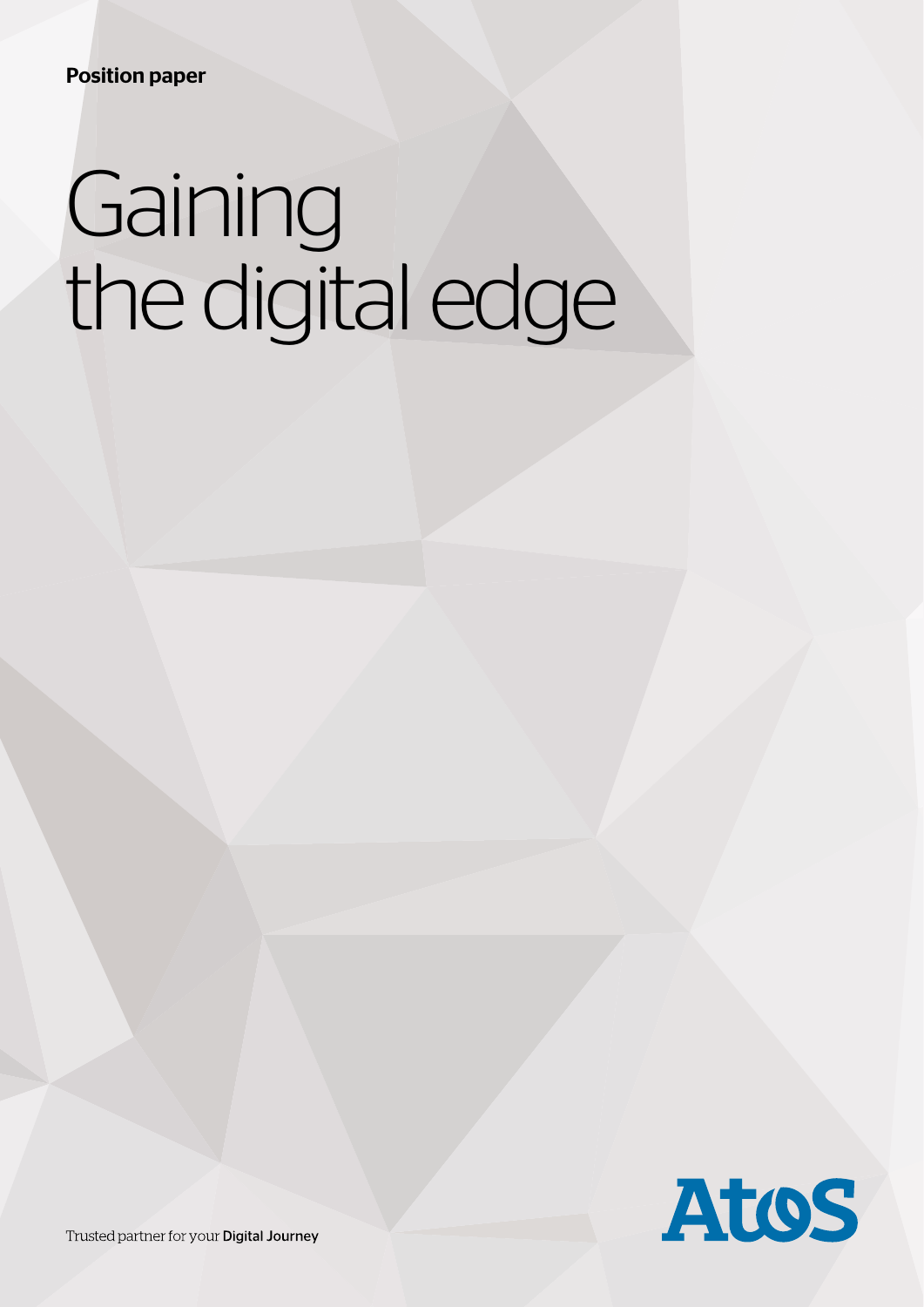### Foreword

By 2022 Gartner predicts that 75% of enterprise-generated data will be created and processed outside of the data center and cloud infrastructures compared with 10% today\*. Edge computing will pick up this job; extending cloud computing capabilities and allowing us to deal with the data tsunami being created by the Internet of Things (IoT) revolution.

Edge will allow us to move away from a reliance on centralized data centers and remove the issue of networks having to transmit ever-increasing volumes of data. It will help us make optimal use of the growing reservoir of unstructured data produced by IoT devices and of rapidly maturing analytics technologies and will enable IoT devices to make full use of artificial intelligence and offer ever more opportunities for innovation.

It means real-time information processing at the source enabling faster reaction times. It will change the factories of the future, create smart cities and has the potential to completely change the way we travel through autonomous vehicles.

Over the last five years, Atos has made a continuous and significant investment in the competencies, technologies and resources needed to help you embrace the edge computing revolution.

These investments now come together in Atos Codex Datalake Engine and BullSequana Edge – solutions we have specifically designed to enable the rapid adoption of edge computing, so you can take full advantage of the IoT and AI revolution.

\* Source: Smarter with Gartner, What Edge Computing Means for Infrastructure and Operations, October 3, 2018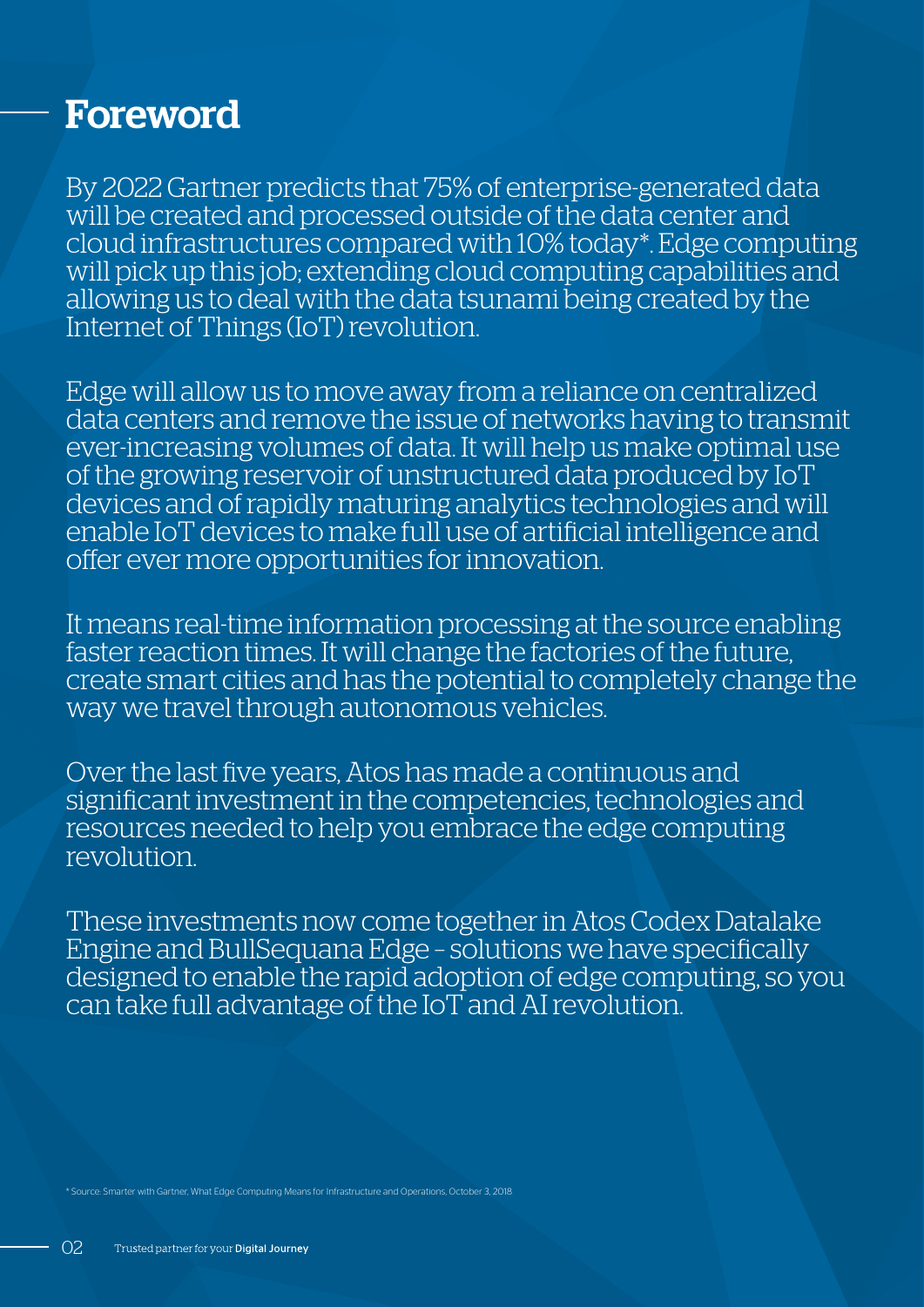### "Edge computing will allow us to deal with the data tsunami being created by the Internet of Things revolution."



Thierry Breton Chairman and CEO of Atos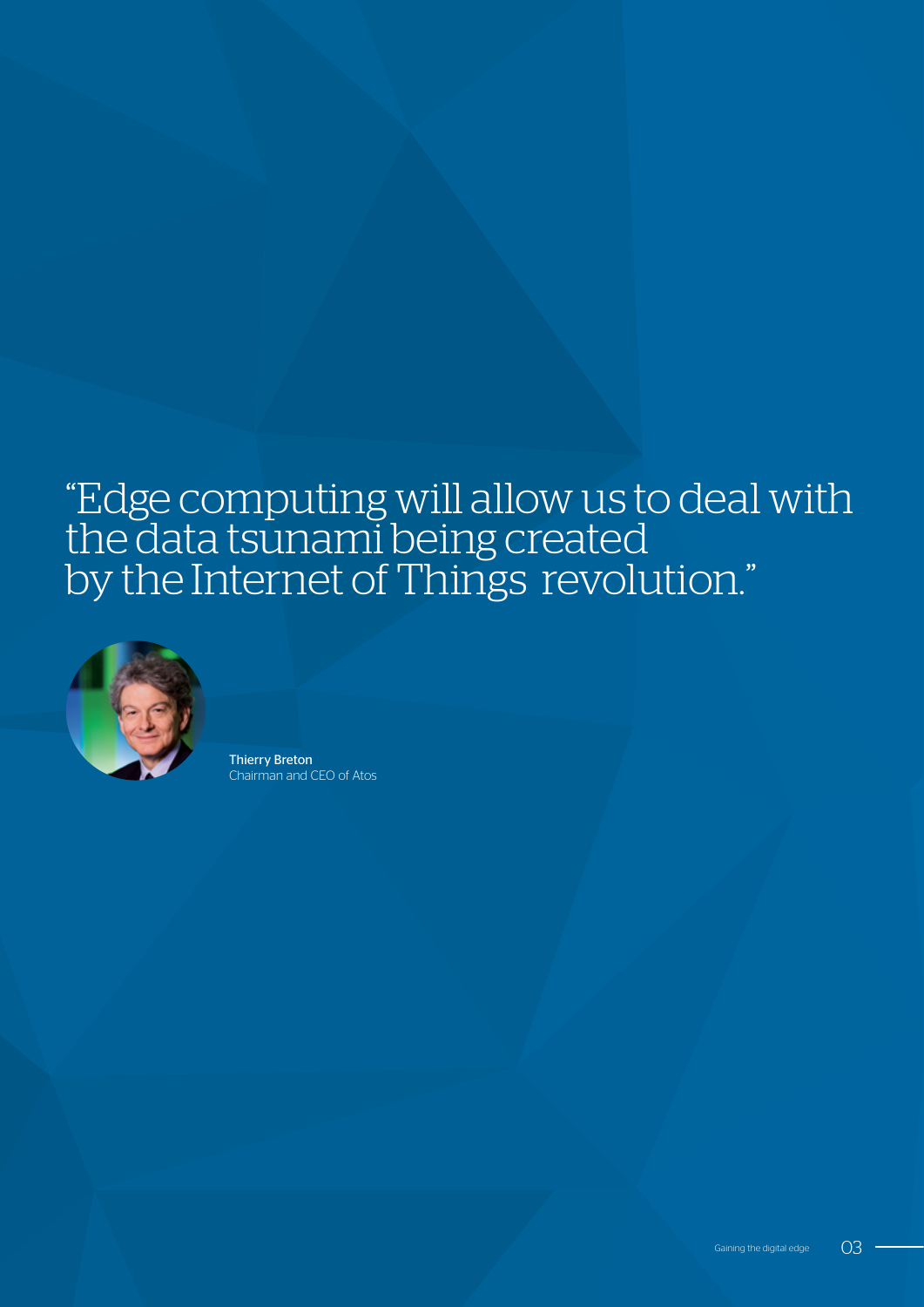### The evolving cloud

Cloud computing is now the predominant mechanism for IT service delivery. Enterprises appreciate the benefits it brings – the agility, scalability, cost efficiency and more.

The current approach, however, needs to evolve in the long run. The rapid advance in technologies such as the Internet of Things (IoT), big data analytics, machine learning and artificial intelligence (AI) requires an alternative.

Why? Because ingesting massive data sets from geographically distributed edge devices and processing it in the cloud generates critical issues. Today's networks are not yet ready for the incredible growth expected in data to be transferred. Potential risks include low latency, bandwidth congestion, poor scalability, not to mention privacy, sovereignty and security issues.

With crucial production environments needing real-time (or near real-time) reactions in closed-loop environments, there is a pressing need to transfer real-time data processing and analysis nearer to the source of data. Compute capability needs to be provided inside an environment where connectivity and response times can be tightly controlled.

Edge computing provides a perfect response to these high-stakes challenges.

A huge data explosion<br>The IoT is fast becoming an essential source of data; its volumes limitless. Unlimited AI, social networks, applications, sensors and captors, among other things, are only adding to the soaring data and content. By 2030, the total volume produced could reach 1 yottabyte – that's a trillion terabytes or a million trillion megabytes.

#### Data shifts to the edge

Around 75% of data is expected to be produced at the edge by 2020, with only 25% still produced within the data center.

#### A growing complexity of the data

More and more complex and unstructured data is produced at the edge. Data is produced from many various sources in different formats including text, voices, images, video streams, sounds and sensors.

### Exactly what is edge computing?

Edge computing is an important element of the post-cloud era, extending rather than replacing the cloud. It allows data to be processed rapidly at the edge, close to where devices are generating it. The decentralized and distributed nature of edge computing avoids unnecessary network transmission to the cloud and enables the near real-time actuation of connected things.

Simply put, edge computing makes large-scale AI at the edge not only possible but also cost-effective. In doing so, it opens the door to unprecedented innovation.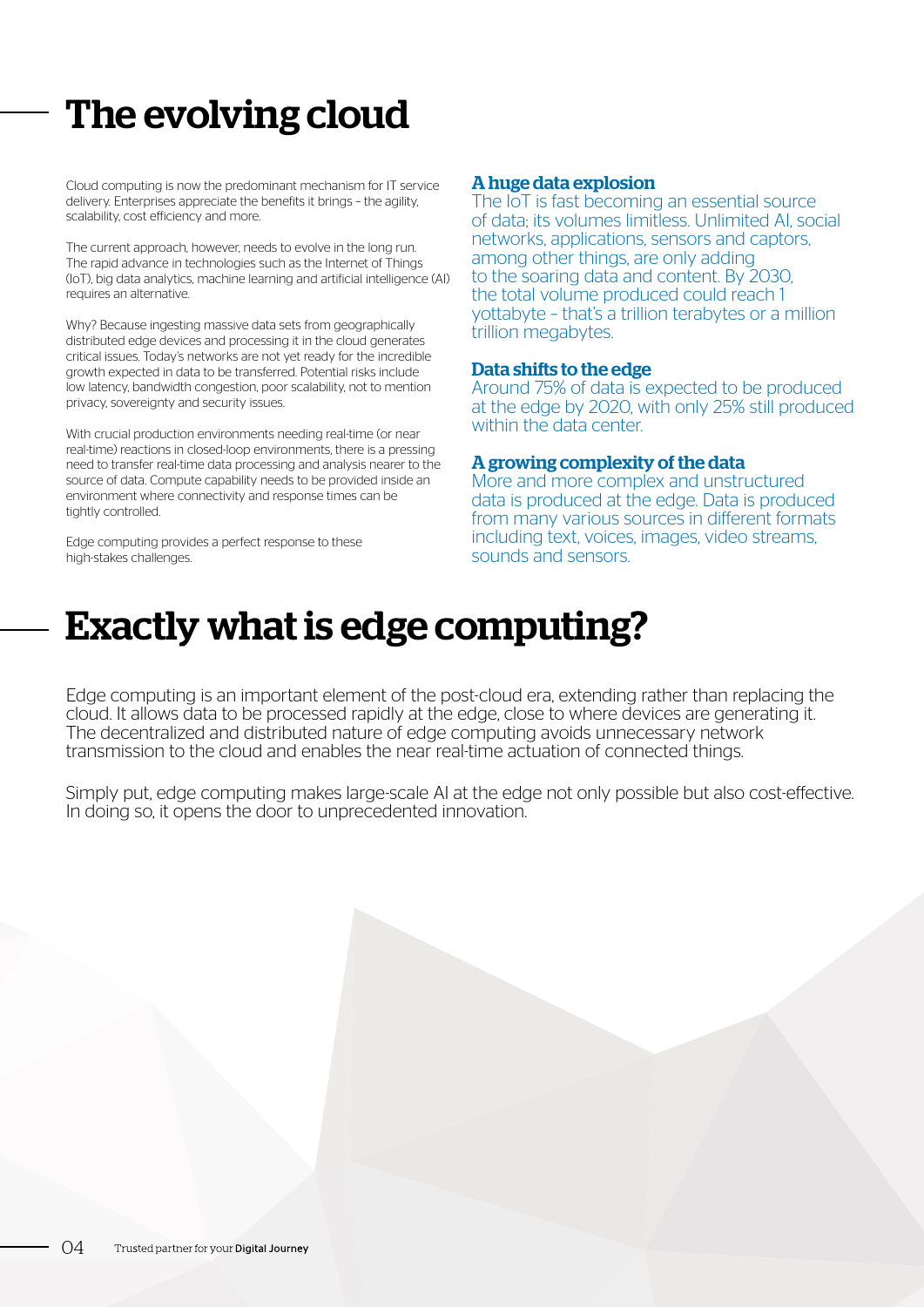### The Atos edge vision

The exponential growth of intelligent sensors and devices is generating an unprecedent amount of data. This is reshaping IT architectures, as increasingly powerful processing and machine learning inference capabilities are required at the edge of the networks to enable next generation, transformative AI and IoT applications.

BullSequana Edge has been designed to meet these challenges, delivering powerful AI inference and streaming analytics capabilities while ensuring that the data at the edge remains safe and secure. It provides the following benefits:

#### • Responsiveness: addresses IoT latency issues, enabling a near realtime response for actuators by bringing computation close to data sources.

- Security and privacy: data in motion and data at rest as well as the physical server are protected by an advanced chain of security measures.
- Autonomy: reduced dependence on cloud and datacentre availability and connectivity.
- Interactivity: enables the real-time analysis of multi-source and multiformat data. It can communicate through radio or GSM or Wi-Fi networks. It is designed to run in factories, shop floors, airports or on transportation such as ships, and can be mounted in a 2U form factor rack.

#### BullSequana Edge provides a complete package to support three main categories of use cases

#### Use case one: Atos Edge Computer Vision

The Atos Edge Computer Vision provides:

- Advanced feature extraction (person, faces, emotion, behavior), or privacy by design
- Digital signature used for personalized operations
- Feature sharing and classification
- Automatic actions based on feature analytics
- Real-time and post-event actions or post event analytics
- A powerful search function accelerates the search of a specific person from multiple criteria

It enables a large set of intelligent cameras to collaborate holistically in real-time, permitting tracking of operations without interruption.

#### Product design:

- Exceptional hardware acceleration for machine learning applications
- Can be equipped with two powerful NIVIDIA GPUs, or optional FPGAs/ASIC accelerators to deliver high-performance machine learning inferences
- The architecture is based on microservices and guarantees the scalability of the solution as well as the operational efficiency
- The Web interface offers a graphical application view to track and search

#### Use case two: Atos Edge Data Analytics

Atos Edge Data Analytics:

- Enables organizations to improve their business models with predictive and prescriptive solutions
- Make data trustworthy and useable with strong data governance within a robust data architecture to ensure data quality, security and privacy
- Manage the complete data life-cycle from data ingestion, data cleansing, data blending, data discovery, audit, data lineage and policy enforcement
- Enable compatibility and minimizing risk – by providing on-site data storage to give full control of the data and its lifecycle, as well as full control over the infrastructure, the applications and the operations.
- Is designed to enable open source based hyperconverged infrastructure solutions which enable flexible resource sharing between nodes, with centralized management and security hardening

#### Product design:

- Streaming Analytics solutions such as Spark and Kafka can be flexibly deployed on this stack
- Through its powerful GPUs BullSequana Edge also supports accelerated machine learning algorithms enabled by RAPIDS and similar frameworks

#### Use case three: Atos Edge Data Container(EDC)

Atos Edge Data Container:

- Is a complete infrastructure, ready to run at the edge
- Delivers an all-in-one solution, serving as a decentralized IT system
- Is a secure, highly standardized, industrial solution

#### Product design

- Ranges from a small rack up to complete containerized data centers
- Includes UPS, air conditioning, storage and security capabilities and can embed Atos Edge Computer Vision, Atos Edge Real-time Analysis applications and other implemented production applications
- Can run autonomously in non-data center environments; no need for a white room or local IT teams to operate
- Can be customized for multiple use cases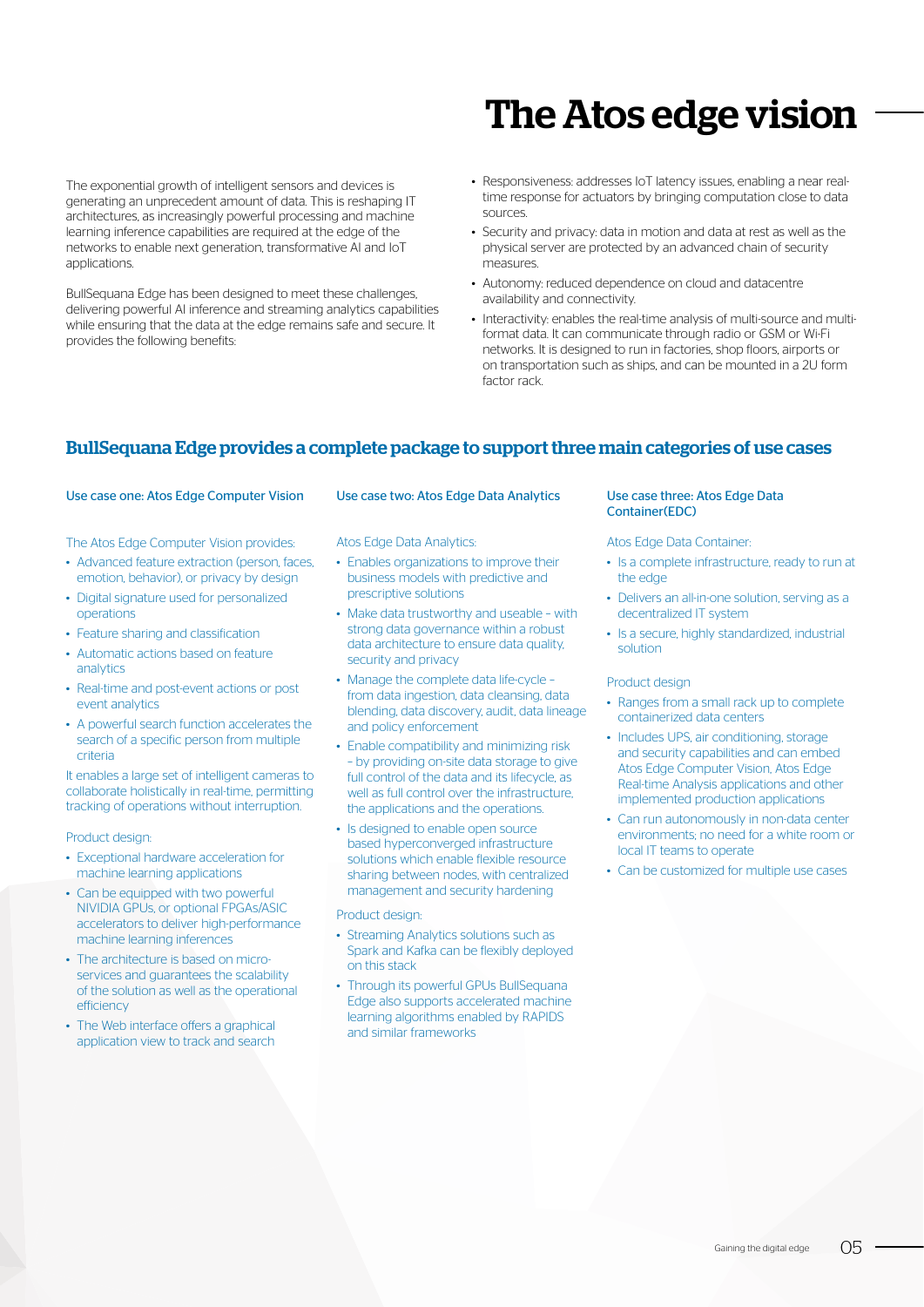### Putting Edge to work

Edge computing makes the promise of IoT a reality by enabling organizations to improve their business models with predictive and prescriptive solutions. Some industry examples are:



#### Manufacturing

Atos Edge Data Analytics is the solution for predictive maintenance, inventory management, intelligent logistics, fleet tracking or for connected workers.

Predictive maintenance is becoming a priority. Sensors measure parameters from vibration, temperature to noise levels or energy consumption. Edge data analytics determine the state of the equipment, potential anomalies and delivers early indications of failure. Factories need to be agile while delivering short production cycles with a high degree of product variation. BullSequana Edge enables real-time streaming and real-time decisionmaking to improve agility and efficiency. Its responsiveness and autonomy enable realtime analytics with limited connectivity.



Atos Edge Data Analytics is the solution to better understand your customer preferences, personalized information and inventory tracking.

Atos Edge Data Analytics enable the implementation of advanced inventory tracking and management to optimize stock levels dynamically. Transportation and logistics can also be dynamically adapted to fulfill priorities. Data at the point of sale or in the warehouse can be combined with data from various sources such as prevailing weather, special offers or seasonal events to improve quality of service, optimize commercial spaces or deliver very personalized information. BullSequana Edge autonomy means you can install edge servers on shop floors. Its responsiveness allows you to correlate data from multiple sources and deliver real-time analysis. And its security protects your data from intrusion.



Atos Edge Computer Vision is the solution to maximize video intelligence for different purposes, ranging from security to the improvement of city services, pedestrian traffic flows, parking lot optimization, car traffic monitoring and optimization, and improved information centres. It provides an AI-based virtual assistant to improve operator tasks with personalized and automated tracking, and limited disruption. It can be combined with real-time analysis for more sophisticated and automated services such as water treatment, street light energy consumption, the prevention of potential accidents or reinforced local security. BullSequana Edge's responsiveness, security and autonomy mean that it can be deployed in various environments and multi-camera surroundings to serve any requirement and address large-scale smart city projects.

### Why Atos?

Atos is uniquely positioned to support organizations in the post-cloud era, helping them understand, deploy and fully leverage edge computing.

Our clients have tremendous knowledge of their industries and challenges. To fully benefit from edge computing, they need a partner who understands their business as well as they do, a partner with hands-on experience and a partner who can provide them with best-in-class people, technologies, computing capabilities and alliances. These are all essential elements to make edge computing a reality today.

Atos delivers a complete edge computing solution, including hardware, software, professional services and ready-to-go use cases. This environment is a prerequisite to consolidate data in a data lake engine while training new analytical models, developing inference models and analyzing real-time data streams – using an edge server in a micro data center at the edge.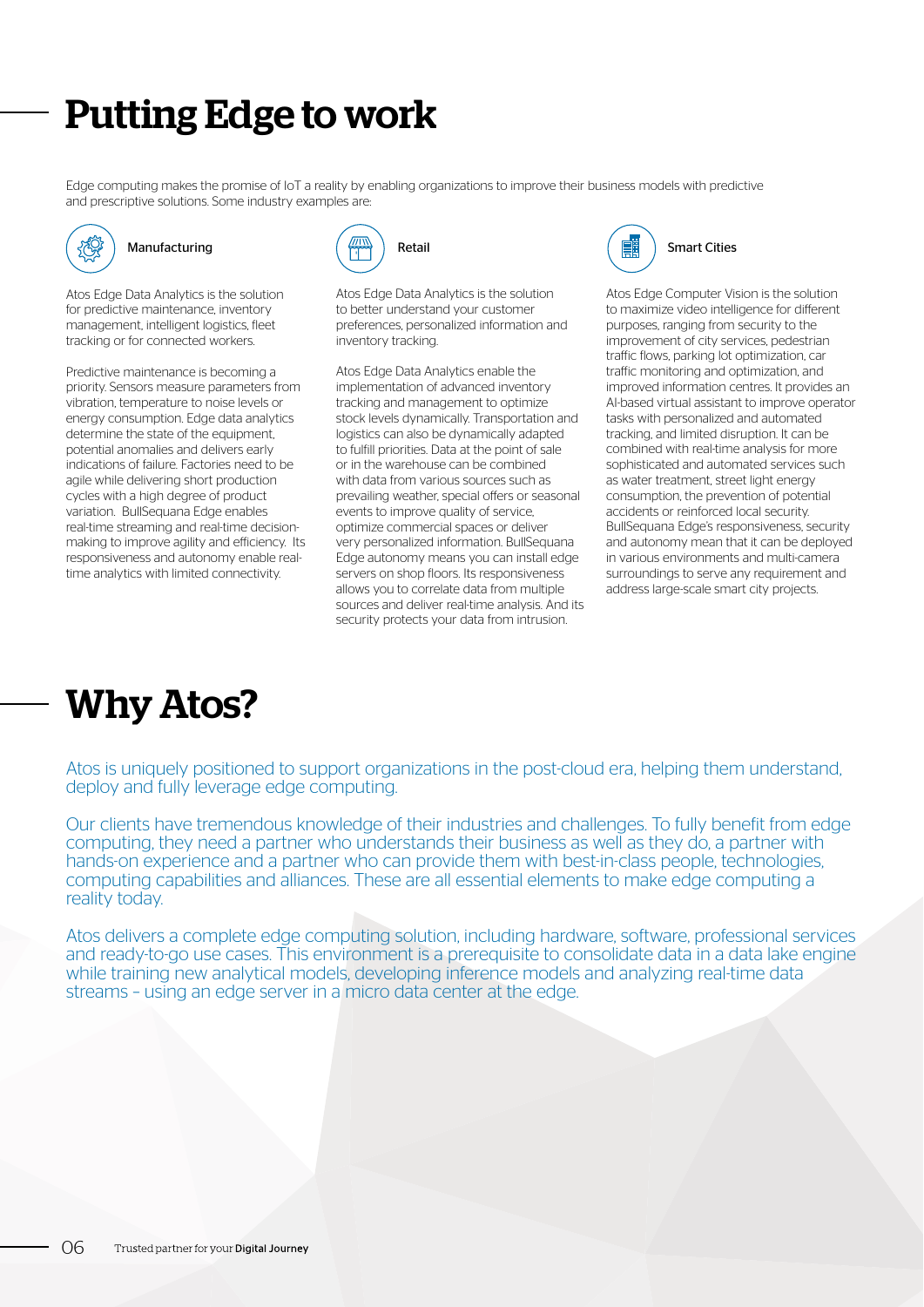# BullSequana Edge

O BullSequana Edge

Atos

Powering Intelligence in your IoT